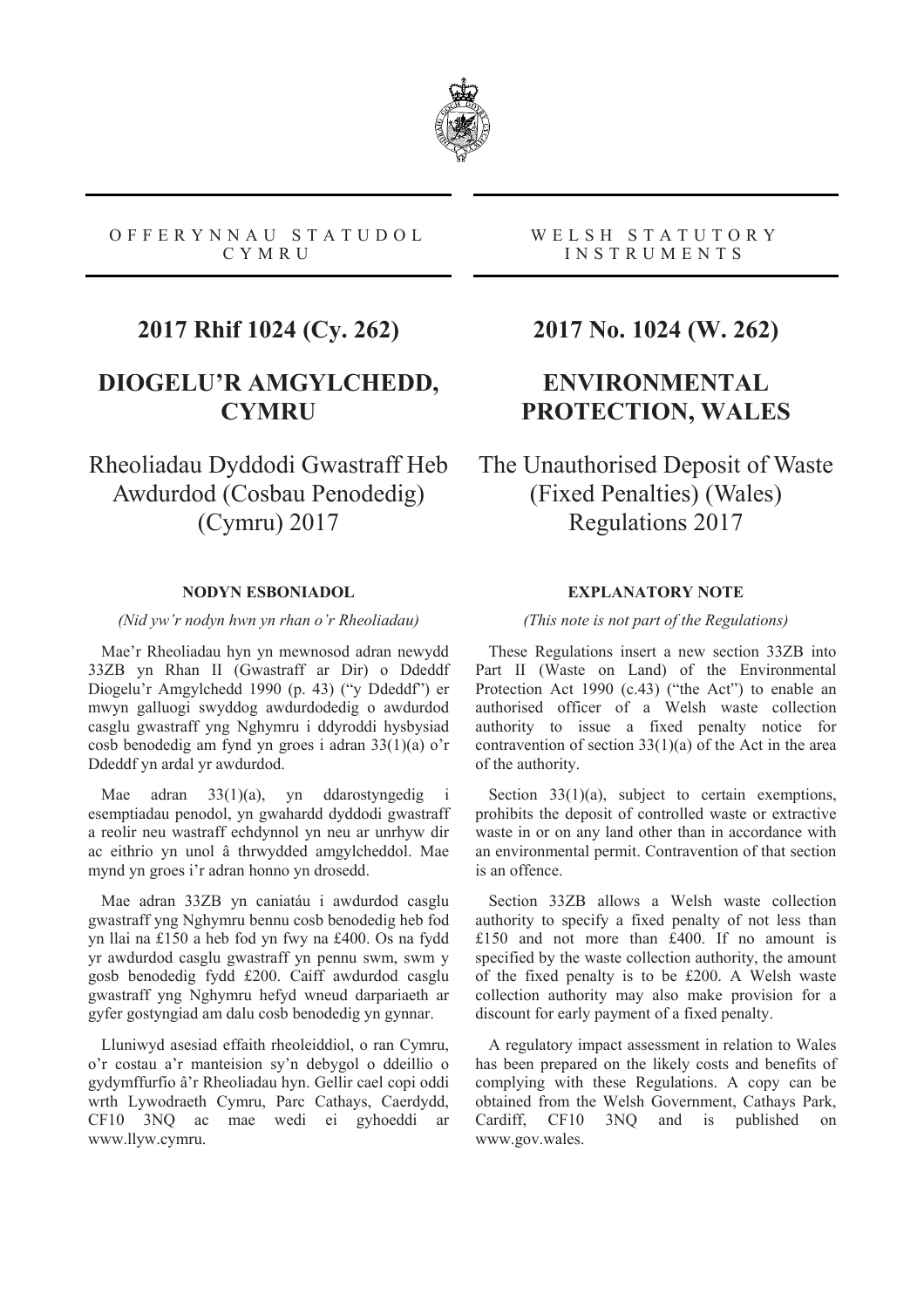### **2017 Rhif 1024 (Cy. 262)**

### **DIOGELU'R AMGYLCHEDD, CYMRU**

# Rheoliadau Dyddodi Gwastraff Heb Awdurdod (Cosbau Penodedig) (Cymru) 2017

*Gwnaed 24 Hydref 2017* 

*Yn dod i rym yn unol â rheoliad 1(2)* 

Mae Gweinidogion Cymru wedi eu dynodi at ddibenion adran 2(2) o Ddeddf y Cymunedau Ewropeaidd 1972 mewn perthynas ag atal, lleihau a rheoli gwastraff(**1**) ac yn gwneud y Rheoliadau hyn drwy arfer y pwerau a roddir gan yr adran honno(**2**).

Yn unol ag adran 59(3) o Ddeddf Llywodraeth Cymru 2006(**3**), gosodwyd drafft o'r Rheoliadau hyn gerbron Cynulliad Cenedlaethol Cymru ac fe'i cymeradwywyd ganddo drwy benderfyniad.

#### **Enwi, cychwyn a rhychwantu**

**1.**—(1) Enw'r Rheoliadau hyn yw Rheoliadau Dyddodi Gwastraff Heb Awdurdod (Cosbau Penodedig) (Cymru) 2017.

(2) Daw'r Rheoliadau hyn i rym drannoeth y diwrnod y'u gwneir.

(3) Mae'r Rheoliadau hyn yn rhychwantu Cymru a Lloegr.

### **2017 No. 1024 (W. 262)**

## **ENVIRONMENTAL PROTECTION, WALES**

## The Unauthorised Deposit of Waste (Fixed Penalties) (Wales) Regulations 2017

*Made 24 October2017* 

*Coming into force in accordance with regulation 1(2)* 

The Welsh Ministers are designated for the purposes of section 2(2) of the European Communities Act 1972 in relation to the prevention, reduction and management of waste(**1**) and make these Regulations in exercise of the powers conferred by that section(**2**).

In accordance with section 59(3) of the Government of Wales Act 2006(**3**) a draft of these Regulations was laid before and approved by a resolution of the National Assembly for Wales.

#### **Title, commencement and extent**

**1.**—(1) The title of these Regulations is the Unauthorised Deposit of Waste (Fixed Penalties) (Wales) Regulations 2017.

(2) These Regulations come into force on the day after the day on which they are made.

(3) These Regulations extend to England and Wales.

(**3**) 2006 p. 32.

 $\overline{a}$ 

 $\overline{a}$ 

<sup>(</sup>**1**) O.S. 2010/1552. Yn rhinwedd adran 59(2) o Ddeddf Llywodraeth Cymru 2006 (p. 32) caiff Gweinidogion Cymru arfer y pŵer a roddir gan adran 2(2) o Ddeddf y Cymunedau Ewropeaidd 1972 (p. 68) mewn perthynas ag unrhyw fater, neu at unrhyw ddiben, os ydynt wedi eu dynodi mewn perthynas â'r mater hwnnw, neu at y diben hwnnw.

<sup>(</sup>**2**) 1972 p. 68. Diwygiwyd adran 2(2) gan Ran 1 o'r Atodlen i Ddeddf yr Undeb Ewropeaidd (Diwygio) 2008 (p. 7).

<sup>(</sup>**1**) S.I. 2010/1552. By virtue of section 59(2) of the Government of Wales Act 2006 (c. 32) the Welsh Ministers may exercise the power conferred by section 2(2) of the European Communities Act 1972 (c. 68) in relation to any matter, or for any purpose, if they have been designated in relation to that matter or for that purpose.

<sup>(</sup>**2**) 1972 c. 68. Section 2(2) was amended by Part 1 of the Schedule to the European Union (Amendment) Act 2008 (c. 7).

<sup>(</sup>**3**) 2006 c. 32.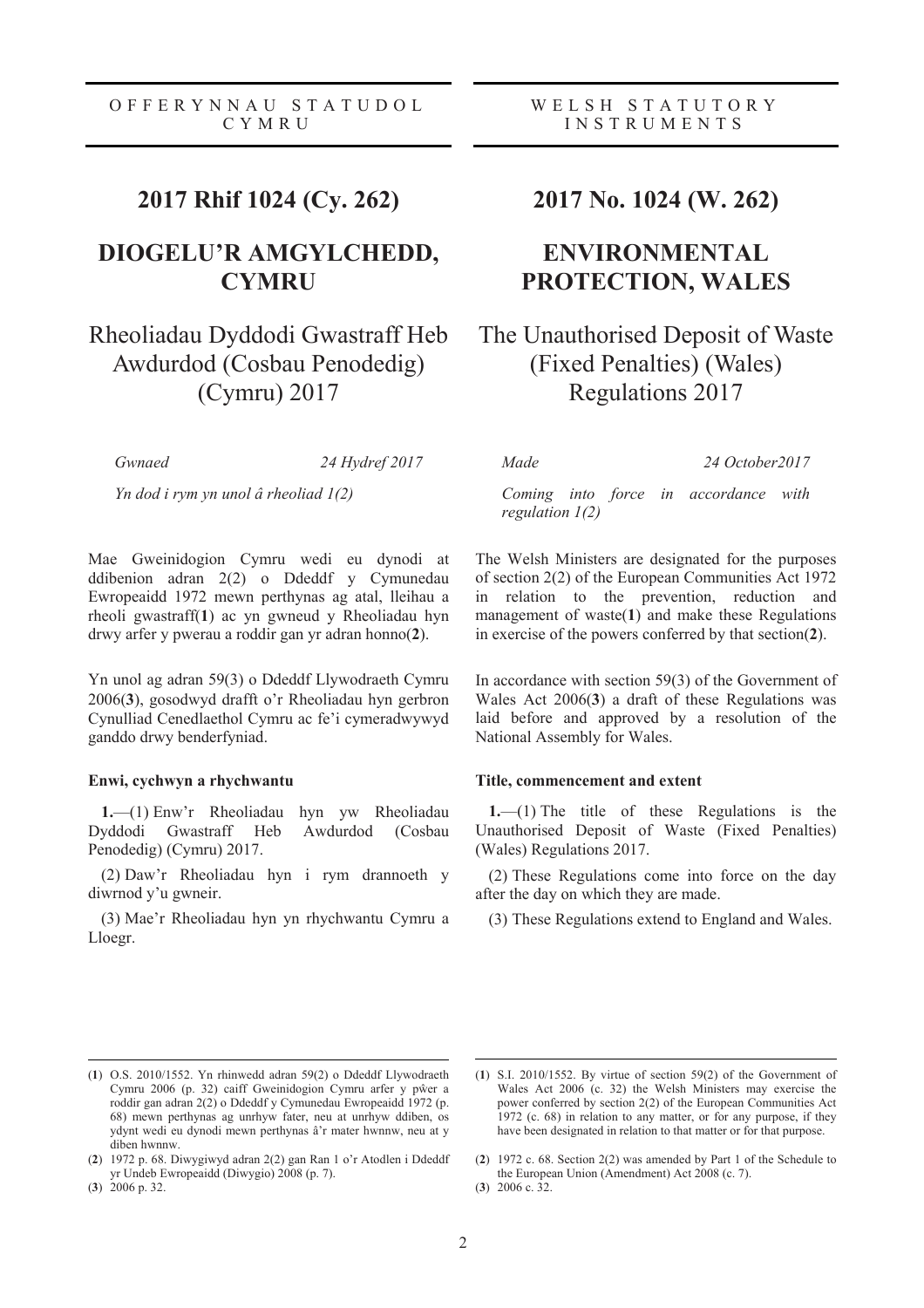#### **Diwygio Deddf Diogelu'r Amgylchedd 1990**

**2.**—(1) Mae Rhan II o Ddeddf Diogelu'r Amgylchedd 1990 (Gwastraff ar Dir)(**1**) wedi ei diwygio fel a ganlyn.

(2) Ar ôl adran 33ZA (hysbysiadau cosb benodedig am fynd yn groes i adran 33(1)(a): Lloegr) mewnosoder—

#### **"33ZB Fixed penalty notices for contravention of section 33(1)(a): Wales**

(1) Where an authorised officer of a Welsh waste collection authority has reason to believe that a person has committed a waste deposit offence in the area of the authority, the officer may give the person a notice under this section in respect of the offence.

(2) In subsection (1), "waste deposit offence" means an offence under section 33 in respect of a contravention of subsection  $(1)(a)$  of that section.

(3) A notice under this section is a notice offering the opportunity of discharging any liability to conviction for the offence to which it relates by payment of a fixed penalty.

(4) Where a person is given a notice under this section in respect of an offence—

(a) no proceedings may be instituted for the offence before the end of the period of 14 days following the date of the notice, and

(b) the person may not be convicted of the offence if the person pays the fixed penalty before the end of that period.

(5) A notice under this section must give such particulars of the circumstances alleged to constitute the offence as are necessary for giving reasonable information about the offence and must state—

(a) the period during which, by virtue of subsection  $(4)(a)$ , proceedings will not be taken for the offence,

(b) the amount of the fixed penalty, and

(c) the person to whom and the address at which the fixed penalty may be paid.

#### **Amendment of the Environmental Protection Act 1990**

**2.**—(1) Part II of the Environmental Protection Act 1990 (Waste on Land)(**1**) is amended as follows.

(2) After section 33ZA (fixed penalty notices for contravention of section 33(1)(a): England) insert—

#### **"33ZB Fixed penalty notices for contravention of section 33(1)(a): Wales**

(1) Where an authorised officer of a Welsh waste collection authority has reason to believe that a person has committed a waste deposit offence in the area of the authority, the officer may give the person a notice under this section in respect of the offence.

(2) In subsection (1), "waste deposit offence" means an offence under section 33 in respect of a contravention of subsection (1)(a) of that section.

(3) A notice under this section is a notice offering the opportunity of discharging any liability to conviction for the offence to which it relates by payment of a fixed penalty.

(4) Where a person is given a notice under this section in respect of an offence—

(a) no proceedings may be instituted for the offence before the end of the period of 14 days following the date of the notice, and

(b) the person may not be convicted of the offence if the person pays the fixed penalty before the end of that period.

(5) A notice under this section must give such particulars of the circumstances alleged to constitute the offence as are necessary for giving reasonable information about the offence and must state—

(a) the period during which, by virtue of subsection  $(4)(a)$ , proceedings will not be taken for the offence,

(b) the amount of the fixed penalty, and

(c) the person to whom and the address at which the fixed penalty may be paid.

 $\overline{a}$ 

<sup>(</sup>**1**) 1990 p. 43. Diwygiwyd adran 33(1)(a) gan O.S. 2007/3538 ac O.S. 2009/1799.

 $\overline{a}$ (**1**) 1990 c. 43. Section 33(1)(a) was amended by S.I. 2007/3538 and S.I. 2009/1799.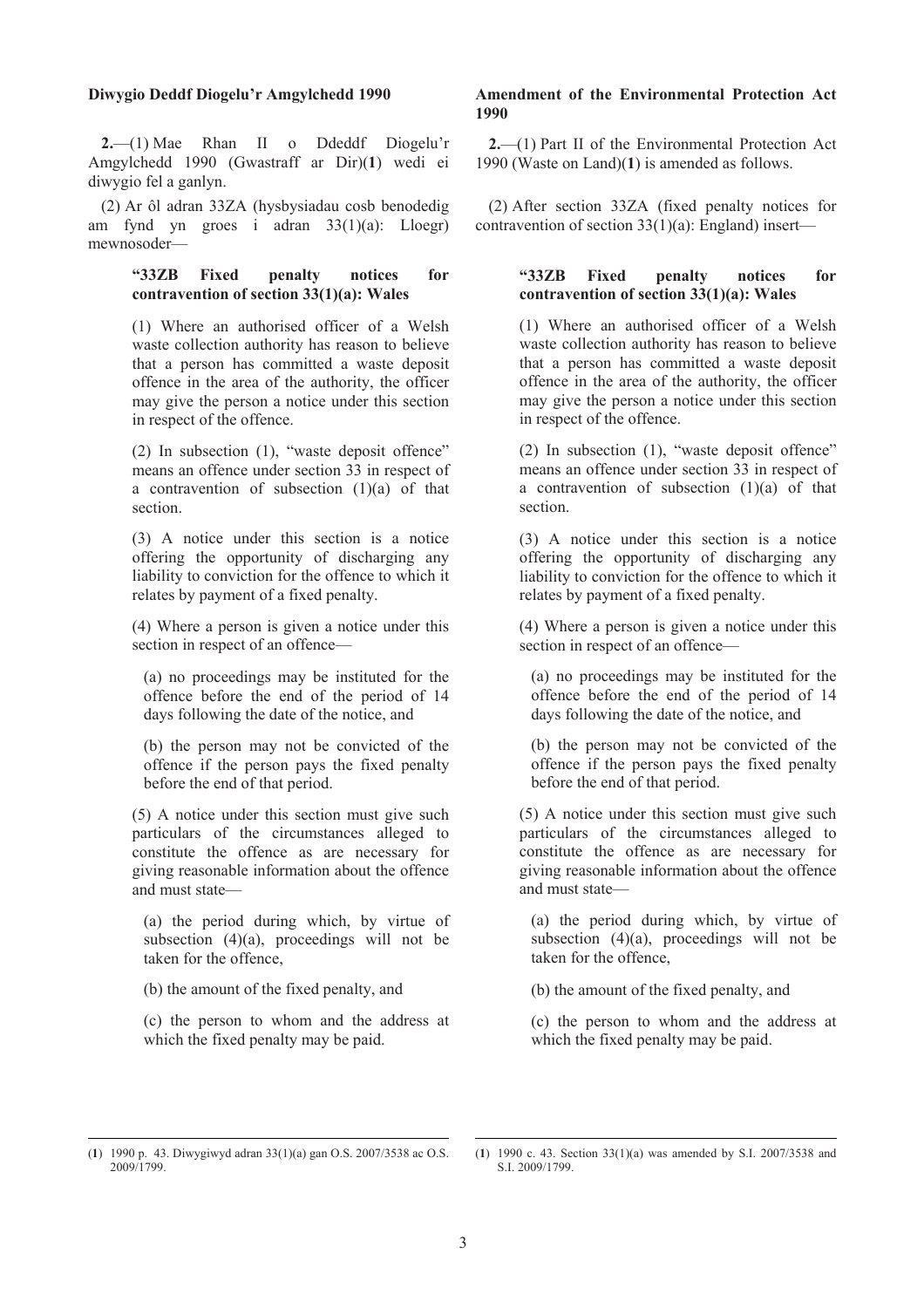(6) If an authorised officer proposes to give a person a notice under this section, the officer may require the person to give the person's name and address.

(7) It is an offence to—

(a) fail to give a name or address when required to do so under subsection (6), or

(b) give a false or inaccurate name or address in response to a requirement under that subsection.

(8) A person guilty of an offence under subsection (7) is liable on summary conviction to a fine not exceeding level 3 on the standard scale.

(9) The fixed penalty payable in pursuance of a notice under this section—

(a) is an amount not less than £150 and not more than £400, as specified by the Welsh waste collection authority whose authorised officer gave the notice, or

(b) if no amount is specified by that authority, is £200.

(10) A Welsh waste collection authority to whom a fixed penalty is payable pursuant to a notice under this section may make provision for treating the fixed penalty as having been paid if a lesser amount of not less than £120 is paid before the end of the period of 10 days following the date of the notice.

(11) In any proceedings, a certificate which—

(a) purports to be signed by or on behalf of the chief finance officer of a Welsh waste collection authority to whom a fixed penalty is payable pursuant to a notice under this section, and

(b) states that the payment of a fixed penalty was or was not received by a date specified in the certificate,

is evidence of the facts stated.

(12) In this section—

"authorised officer" in relation to a Welsh waste collection authority, means—

(a) an employee of the authority who is authorised in writing by the authority for the purposes of giving notices under this section;

(6) If an authorised officer proposes to give a person a notice under this section, the officer may require the person to give the person's name and address.

(7) It is an offence to—

(a) fail to give a name or address when required to do so under subsection (6), or

(b) give a false or inaccurate name or address in response to a requirement under that subsection.

(8) A person guilty of an offence under subsection (7) is liable on summary conviction to a fine not exceeding level 3 on the standard scale.

(9) The fixed penalty payable in pursuance of a notice under this section—

(a) is an amount not less than £150 and not more than £400, as specified by the Welsh waste collection authority whose authorised officer gave the notice, or

(b) if no amount is specified by that authority, is £200.

(10) A Welsh waste collection authority to whom a fixed penalty is payable pursuant to a notice under this section may make provision for treating the fixed penalty as having been paid if a lesser amount of not less than £120 is paid before the end of the period of 10 days following the date of the notice.

(11) In any proceedings, a certificate which—

(a) purports to be signed by or on behalf of the chief finance officer of a Welsh waste collection authority to whom a fixed penalty is payable pursuant to a notice under this section, and

(b) states that the payment of a fixed penalty was or was not received by a date specified in the certificate,

is evidence of the facts stated.

(12) In this section—

"authorised officer" in relation to a Welsh waste collection authority, means—

(a) an employee of the authority who is authorised in writing by the authority for the purposes of giving notices under this section;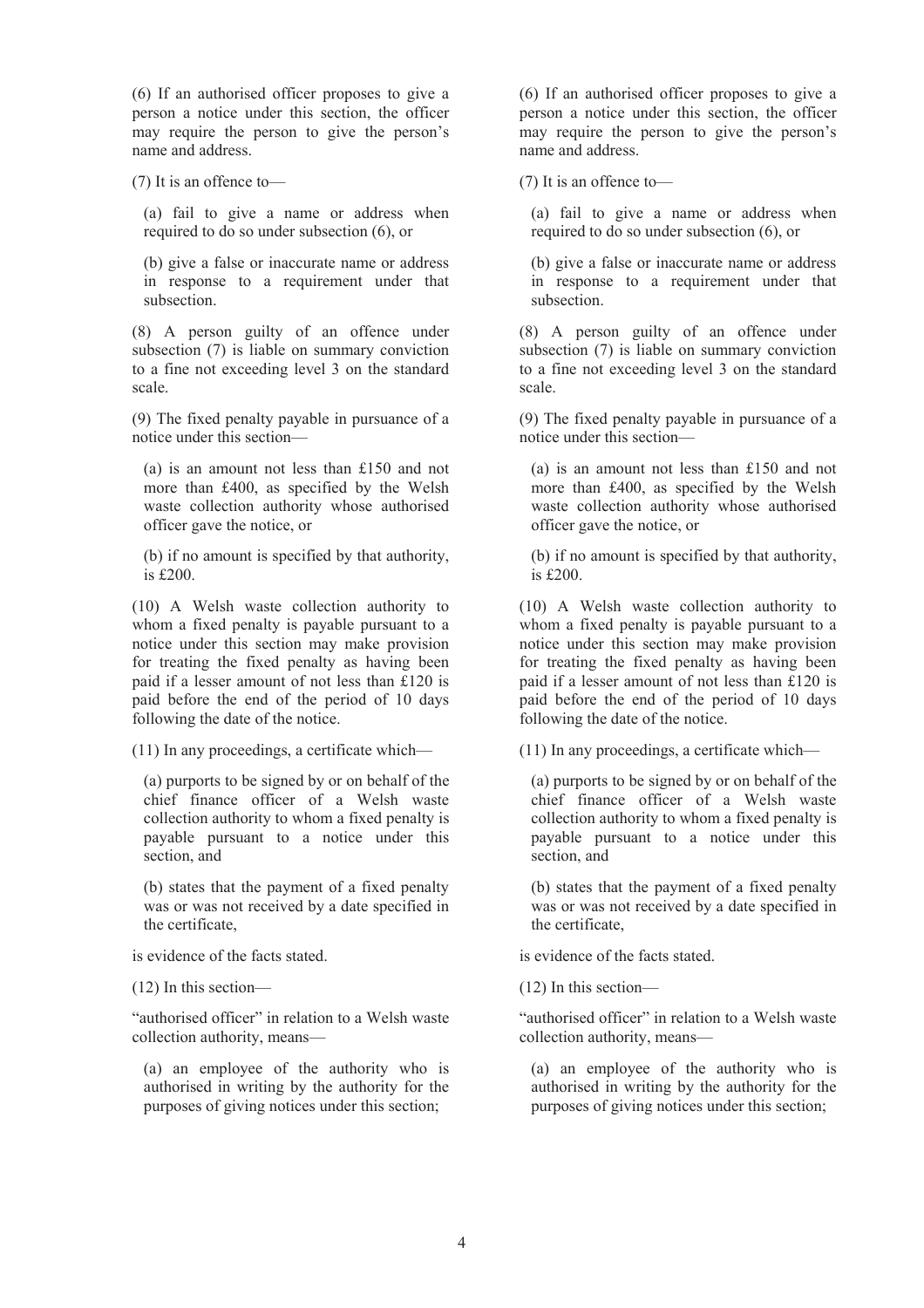(b) a person who, in pursuance of arrangements made with the authority, has the function of giving such notices and is authorised in writing by the authority to perform that function;

(c) an employee of such a person who is authorised in writing by the authority for the purpose of giving such notices;

"chief finance officer", in relation to a Welsh waste collection authority, means the person having responsibility for the financial affairs of the authority;

"Welsh waste collection authority" means a waste collection authority whose area is in Wales."

(3) Yn adran 73A (defnyddio derbyniadau cosb benodedig)(**1**), yn is-adran (2) ar ôl "33ZA," mewnosoder "33ZB,".

(b) a person who, in pursuance of arrangements made with the authority, has the function of giving such notices and is authorised in writing by the authority to perform that function;

(c) an employee of such a person who is authorised in writing by the authority for the purpose of giving such notices;

"chief finance officer", in relation to a Welsh waste collection authority, means the person having responsibility for the financial affairs of the authority;

"Welsh waste collection authority" means a waste collection authority whose area is in Wales."

(3) In section 73A (use of fixed penalty receipts)(**1**), in subsection (2) after "33ZA," insert "33ZB,".

#### *Lesley Griffiths*

Ysgrifennydd y Cabinet dros yr Amgylchedd a Materion Gwledig, un o Weinidogion Cymru 24 Hydref 2017

 $\overline{a}$ 

Argraffwyd a chyhoeddwyd yn y Deyrnas Unedig gan The Stationery Office Limited o dan awdurdod ac arolygiaeth Jeff James, Rheolwr Gwasg Ei Mawrhydi ac Argraffydd Deddfau Seneddol y Frenhines.

Cabinet Secretary for Environment and Rural Affairs, one of the Welsh Ministers 24 October 2017

Printed and published in the UK by The Stationery Office Limited Jeff James, Rheolwr under the authority and superintendence of Jeff James, Controller of Her Majesty's Stationery Office and Queen's Printer of Acts of Parliament.

<sup>© ®</sup> Hawlfraint y Goron 2017

C Crown copyright 2017

<sup>(</sup>**1**) Mewnosodwyd adran 73A gan adran 52 o Ddeddf Cymdogaethau Glân a'r Amgylchedd 2005 (p. 16).

 $\overline{a}$ (**1**) Section 73A was inserted by section 52 of the Clean Neighbourhoods and Environment Act 2005 (c. 16).